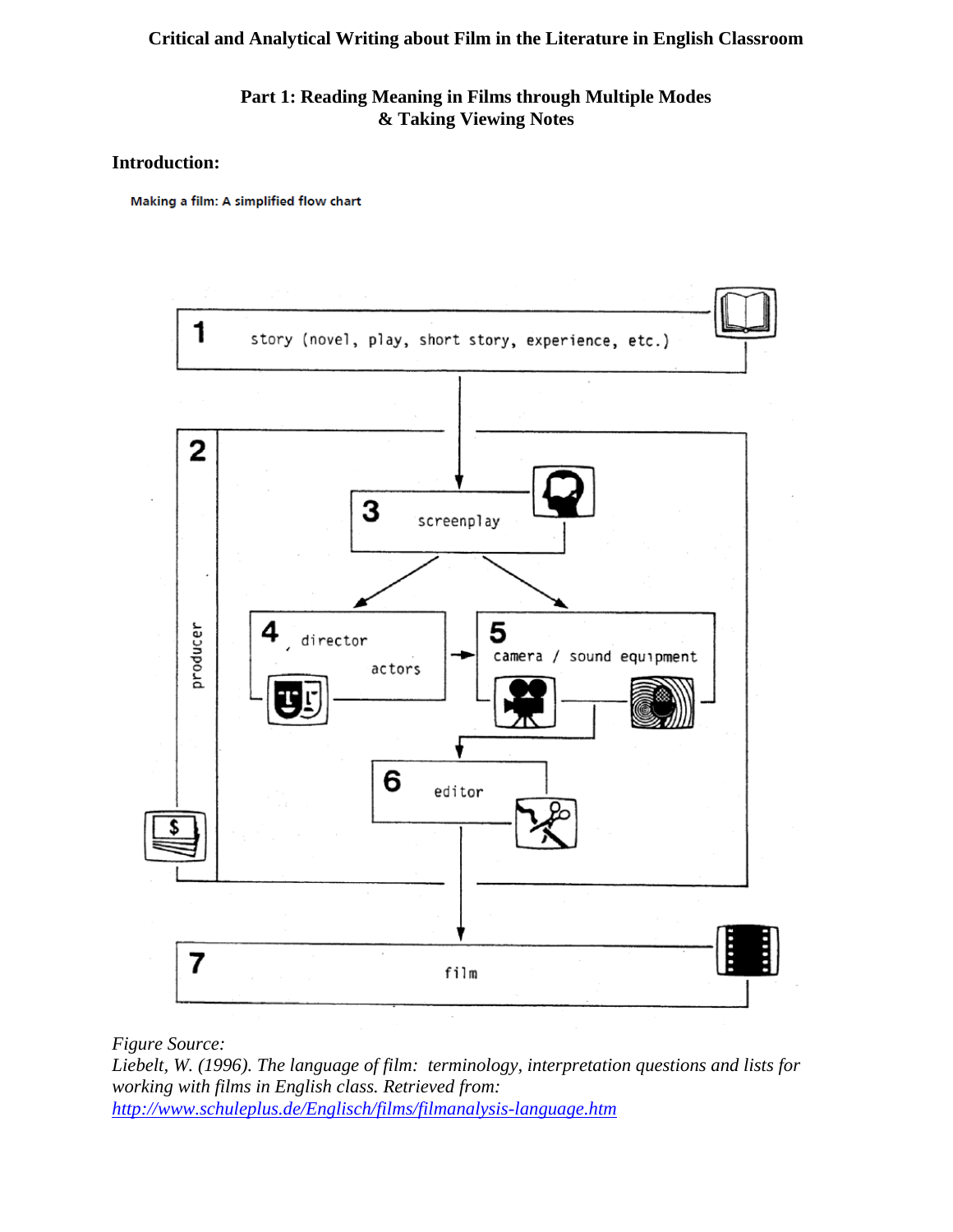#### **Overview**

- How do filmmakers create meaning through multiple modes in a film?
- What are the different modes that contribute to the meaning of a scene in a film?



*Chart adapted from:* 

*Burn, A. (2013).The kineikonic mode: Towards a multimodal approach to moving image media, NCRM ePrints, UK. Retrieved from:<http://eprints.ncrm.ac.uk/3085/>*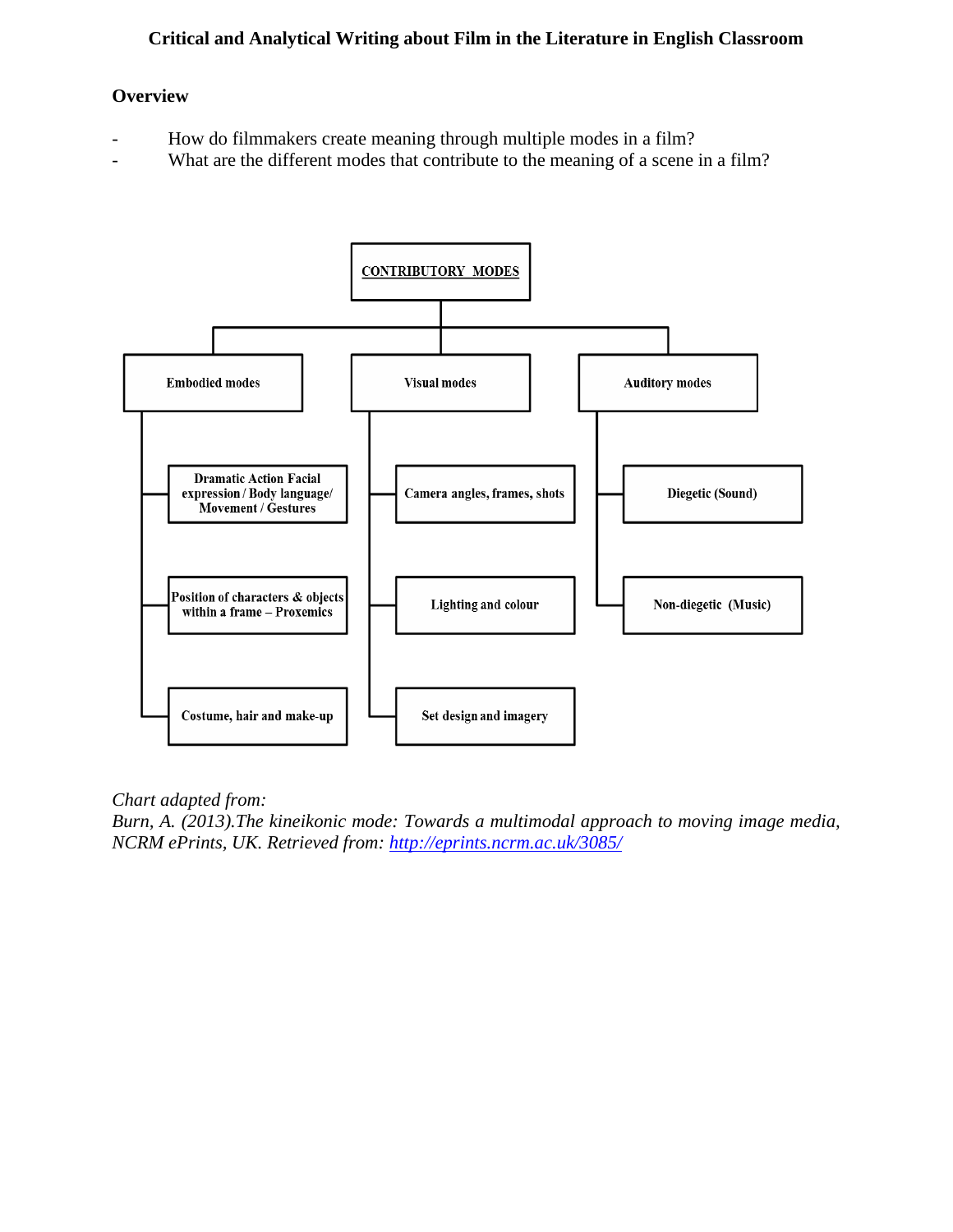## **Key concepts**

- 1) Embodied modes:
- a. Dramatic Action/ Performance: Facial expression / Body language / Movement / Gestures

The dramatic action or performance in film includes an actor's facial expressions and body language. With film's ability to create a close-up of an actor's face, for example, there is a much wider and subtler range of emotions and feelings that can be conveyed and expressed through the medium by means of performance. Eyes give particularly important signals when trying to read someone's expression. Likewise movement and the way in which actors hold and move their bodies shows how they are thinking and feeling.

b. Proxemics: Position of characters and objects within a frame or the spatial relationships among characters within the mise-en-scene, and the apparent distance of the camera from the subject photographed

The positioning and movement of characters within a frame is also very significant for both characterisation and narrative within a film. A filmmaker can successfully draw an audience's attention to an important character merely through placing them in the foreground of the frame. Likewise placing a moving body in a stationary background or vice versa has the same effect. Positioning can also be used to indicate relationships between people; for example, creating physical distance between two characters in a frame can indicate emotional distance that they might be experiencing at that point in the film.

c. Costume, hair, and make-up

Costume (the clothes that characters wear) in narrative cinema is used to signify character, or advertise particular fashions, or to make clear distinctions between characters.

Costume and make-up play a large part in mise-en-scene because they can give you a very immediate sense not only of a character's personality but also of their status in the film and how they function within the world around them. They also give you an instant idea of what period a film is set in and the culture it is centred around.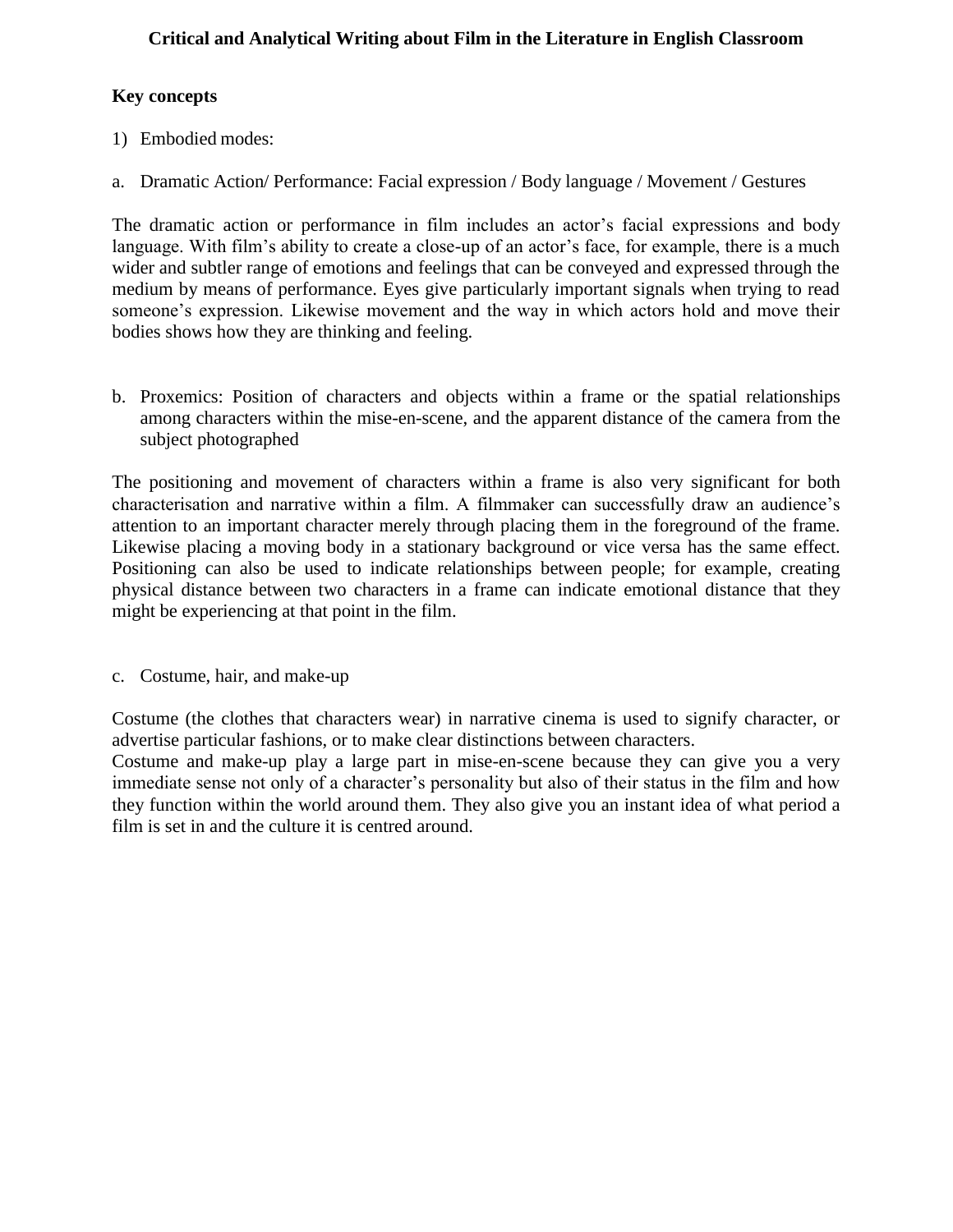- 2) Visual modes:
- a. Camera angles, frames, and shots
	- Camera Angle the camera's angle of view relative to the subject being photographed
	- 1. High Angle "looks" down on the subject the Angle of Destiny is a decidedly high angle shot that suggests an omniscience, a moment of great contemplation of decision- often held for an extended period of time
	- 2. Low Angle the camera "looks" up at the subject often used to give the figure a dominate and powerful presence; the audience is made to feel submissive
	- 3. Flat Angle/Straight-on angle the camera is at eye level and on the same plane as the subject



*Figure Source:* 

- *Liebelt, W. (1996). The language of film: terminology, interpretation questions and lists for working with films in English class. Retrieved from: <http://www.schuleplus.de/Englisch/films/filmanalysis-language.htm>*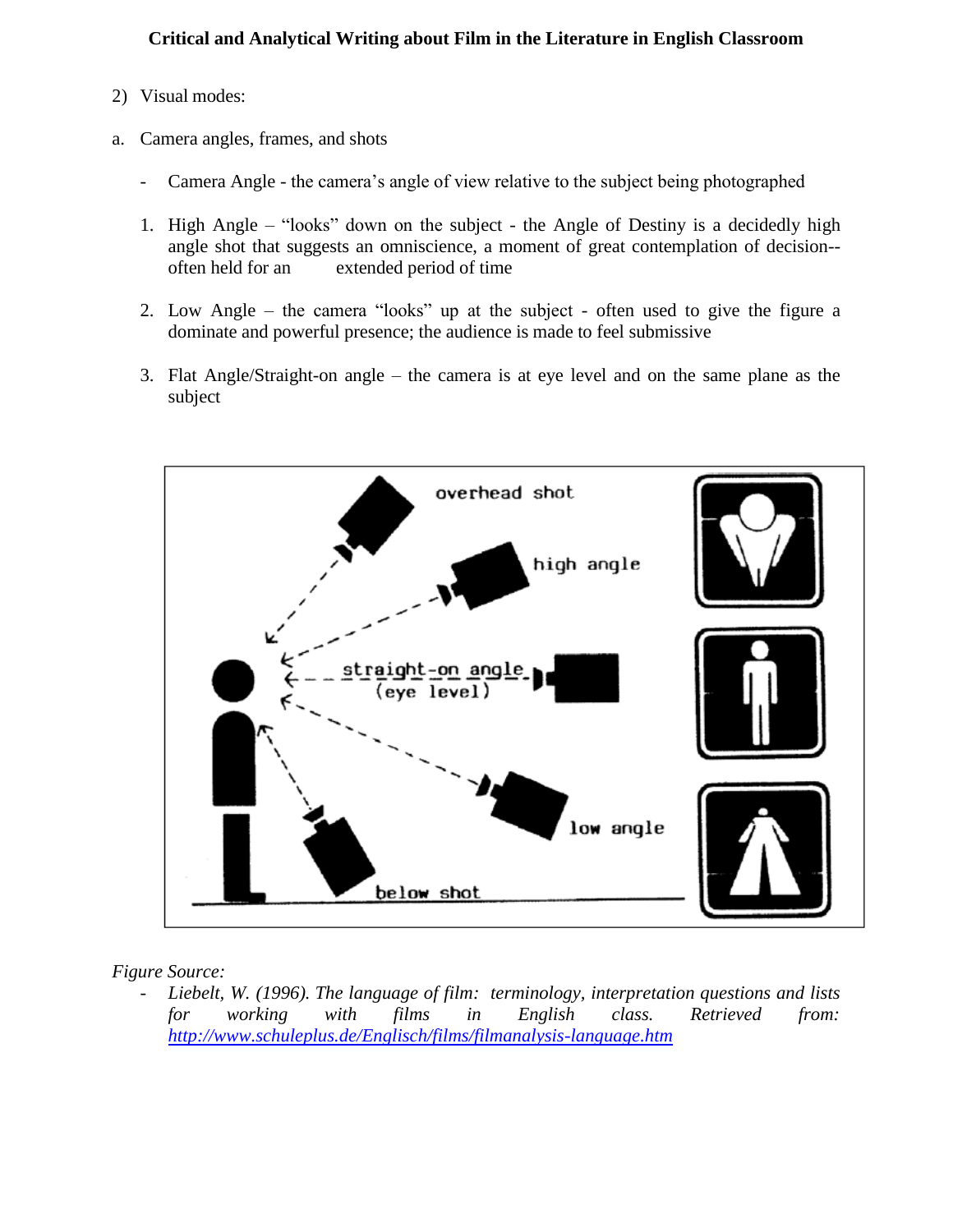- Shot Type – refers to the positioning and distance between the camera and its subject. The main types of shot include:



- 1. Extreme Long Shot a panoramic view of an exterior location, photographed from a great distance, often as far as a quarter-mile away; often used to frame landscapes or bird's-eye views of cities -the human figure is barely visible or not visible at all
- 2. Long shot figures are more prominent, but the background still dominates; the image roughly corresponds to the audience's view of the area within the proscenium arch in live theatre.

The Long Shot or the Extreme Long Shot are often used as Establishing Shots, ones that orient the audience to location and surroundings, showing the spatial relations among the important figures

- 3. Medium Long Shot a balance between figure and background; the figure is usually framed from about the knees up
- 4. Medium shot the figure is framed from about the waist up
- 5. Medium close-up the figure is framed from the chest up
- 6. Close-up a detailed shot usually showing just the head or a small, significant object used largely to isolate a character from the setting and from all other characters so that the audience will pay attention only to that character. The camera is very close to the object; with human subjects, the face and its expressions are shown. The slightest nuance of expression in an actor's face is shown and can become significant.
- 7. extreme close-up singles out a portion of the body or isolates a detail often used for symbolic purposes to reinforce the significance of an object - may also be used to intensify an emotion--an extreme close-up of an actor generally only includes his/her eyes or mouth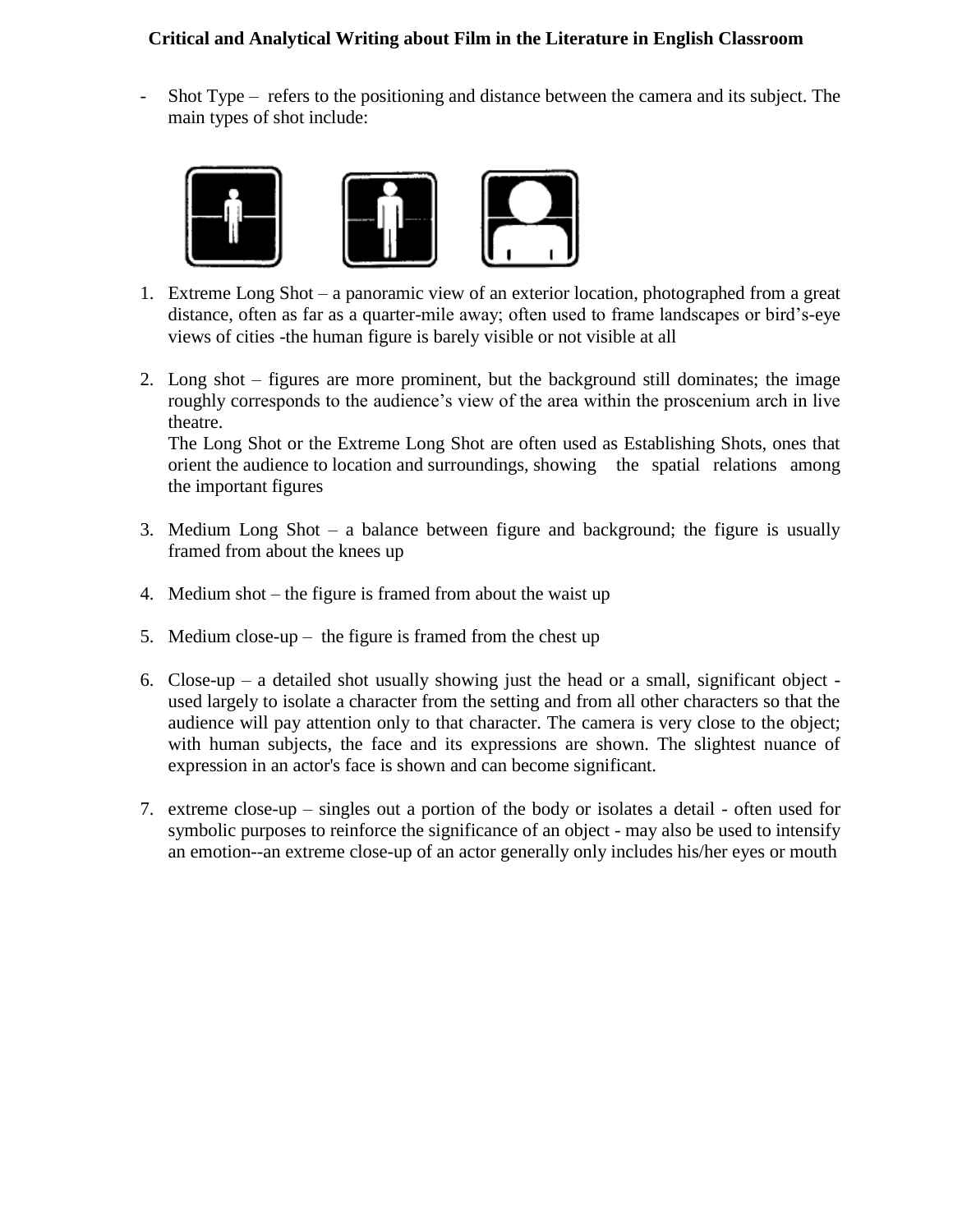- b. Lighting and colour:
	- Lighting can create atmosphere and mood as well as signify meaning, e.g. in the horror genre, light and shade are codes of meaning. Cinematographers use light and shade to direct the audience's attention to a particular part of the filmic space. Lighting can often be used as a characteristic of the style of a whole film or over a number of scenes.
	- 1. key light The **key light** is the main source of illumination, but if used alone it will leaves shadows.
	- 2. fill light Another light is therefore required to fill in these areas of darkness and to soften the shadows the key light has cast. This has become known as the **fill light**, a secondary light source of slightly less intensity than the key light which is placed at eye level.
	- 3. back light Yet even this combination of key and fill light is must be supplemented further if a director is seeking to create a sense of depth. The third light source that provides the necessary depth is known as the **back light**, as it is placed above and behind the subject. Used on its own, the back light alone would create a silhouette of the subject. But the triple combination of key, fill and back lights, separates the subject from its environment and creates a feeling of depth.
	- Lighting techniques can be divided into high key or low key categories.
	- 1. A low-contrast ratio of key and fill light will result in an image of almost uniform brightness. This is termed **high-key lighting**. This is a standard, conventional lighting scheme employed in Hollywood genres such as the musical and the comedy.
	- 2. A high-contrast ratio of key and fill light will result in **low-key lighting**, producing dark shadows and a night time effect, faces will often be bleached white against a black background. Genres such as horror and film noir employ low-key lighting for its atmospheric shadows and intense contrast of light and darkness.
- c. Setting (through set design) and imagery
	- Settings used in films are rarely just backgrounds but are integral to creating atmosphere and building narrative within a film. The film maker may either select an already existing locale or may choose to construct the setting through set design. In some cases a particular location or building can even be regarded as a character within the film itself. The overall design of the setting can significantly shaper how we understand the action of the story.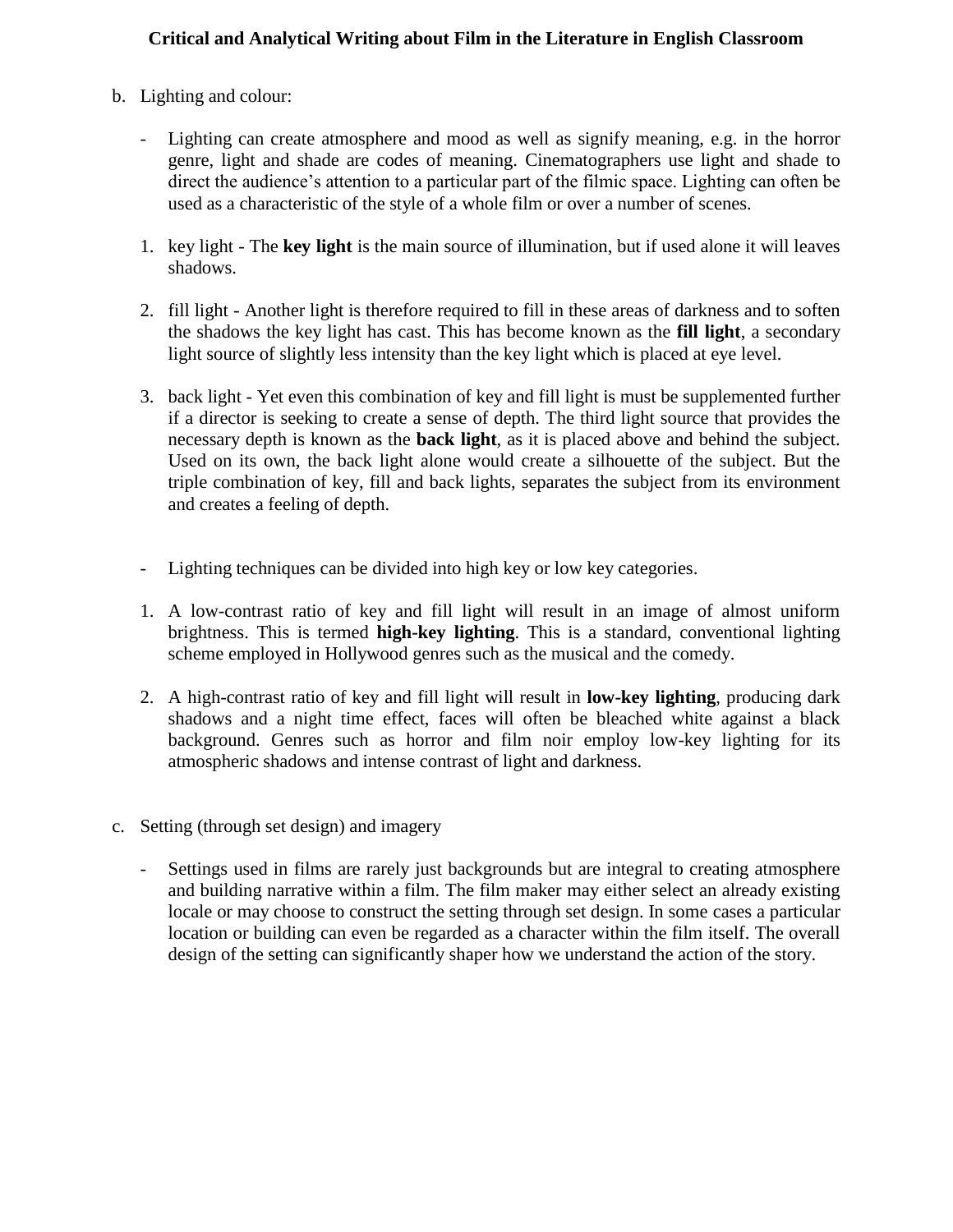3) Auditory modes:

a. Diegetic sound - the sound that has a source in the world of the story, such as dialogue spoken by characters, sounds made by objects, or music coming from a source grounded in the narrative.

The diegesis is the 'world of the film': if something is on the screen (including sounds from objects within the mise-en-scene) it is 'in the diegesis' or said to be 'diegetic'. Sound that is a part of the action is diegetic, e.g. wind noise, screeching cars, music from a hi-fi, etc; sound that is added to create mood or atmosphere is non-diegetic. Diegetic sounds may, of course, also be dubbed after filming, or may be exaggerated for effect (e.g. loud footsteps, whistling wind, etc.).

b. Non-diegetic sound - the sound coming from a source outside the world of the story, usually part of the score or soundtrack.

### **Suggested questions for discussion** (In pairs or groups)

- 1. Identify the various embodied modes used within the scene. How do these modes contribute to the film's narrative? Setting (Where is the film set?) Discussion - How does the set contribute to the finale of the scene?
- 2. Identify the camera angles and shots used in both the scenes and discuss the meaning conveyed by these angles/shots
- 3. What the sounds do you hear in the clip? Why do you think that the filmmakers chose to include these sounds? What atmosphere do these sounds give? At what points does the background music blend into or overtake the diegetic sound? How do these sounds contribute to the mood of the scene?

type

| Scene | Sample activity sheet for students:<br>Action |                         |                          |                                      |                                  |
|-------|-----------------------------------------------|-------------------------|--------------------------|--------------------------------------|----------------------------------|
|       |                                               | Description<br>of sound | Diegetic/Non<br>diegetic | Atmosphere<br>created<br>by<br>sound | Music $-$ type<br>and atmosphere |
|       | Shot 1 of A                                   |                         |                          |                                      |                                  |
| ∠.    | Shot 2 with B                                 |                         |                          |                                      |                                  |
| З.    | Shot 3 of C<br>followed by D                  |                         |                          |                                      |                                  |

4. Sample activity sheet for students:

- 5. Can you identify one scene that is particularly remarkable for its use of either
- mise-en-scene (setting, costume/make-up, performance and lighting)
- camera technique (framing, shooting angle, movement, etc)
- sound (including music)
	- Explain how and why.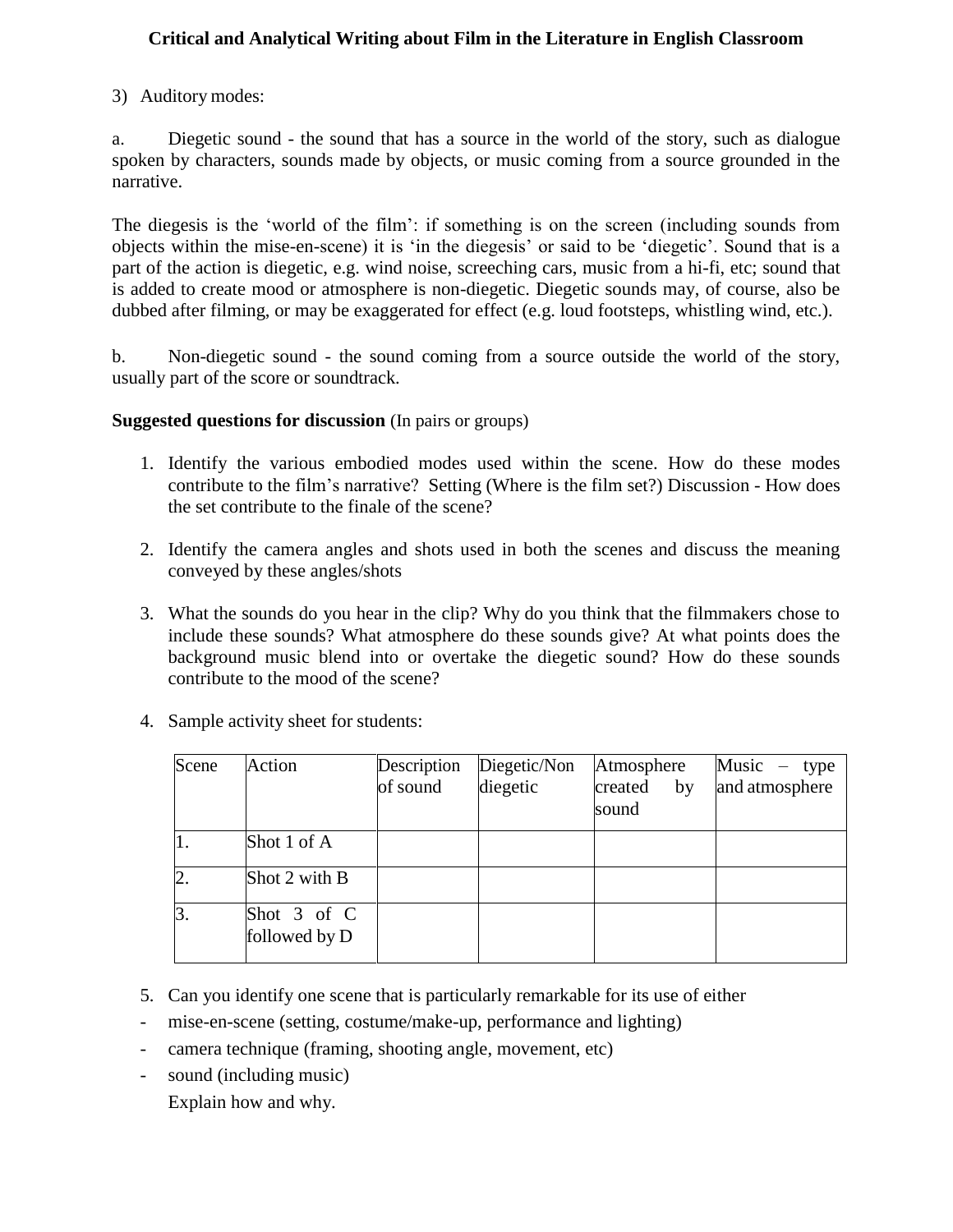Useful textbooks for teachers

- Boggs, Joseph M. and Petrie, Dennis W (2004). *The Art of Watching Films, Sixth Edition*. New York, NY. McGraw Hill. (University-level textbook with invaluable resources for teachers who are looking to educate themselves about the art and language of film)
- Bordwell, David and Thompson, Kristin (2001). *Film Art: An Introduction*, *Tenth Edition*. New York, NY: McGraw Hill. (University-level textbook that focuses primarily on the art of the visual, sumptuously illustrated with a plethora of stills from movies past and present)
- Prince, Stephen (2001). *Movies and Meaning: An Introduction to Film, Second Edition*. Toronto, ON: Allyn and Bacon. (Comprehensive and well-laid out textbook devoted exclusively to Film Studies)

### **Useful web resources for teachers**

- <https://teachfilmstudy.com/>
- <http://film-english.com/film-glossary/>
- <http://www.intofilm.org/schools-resources>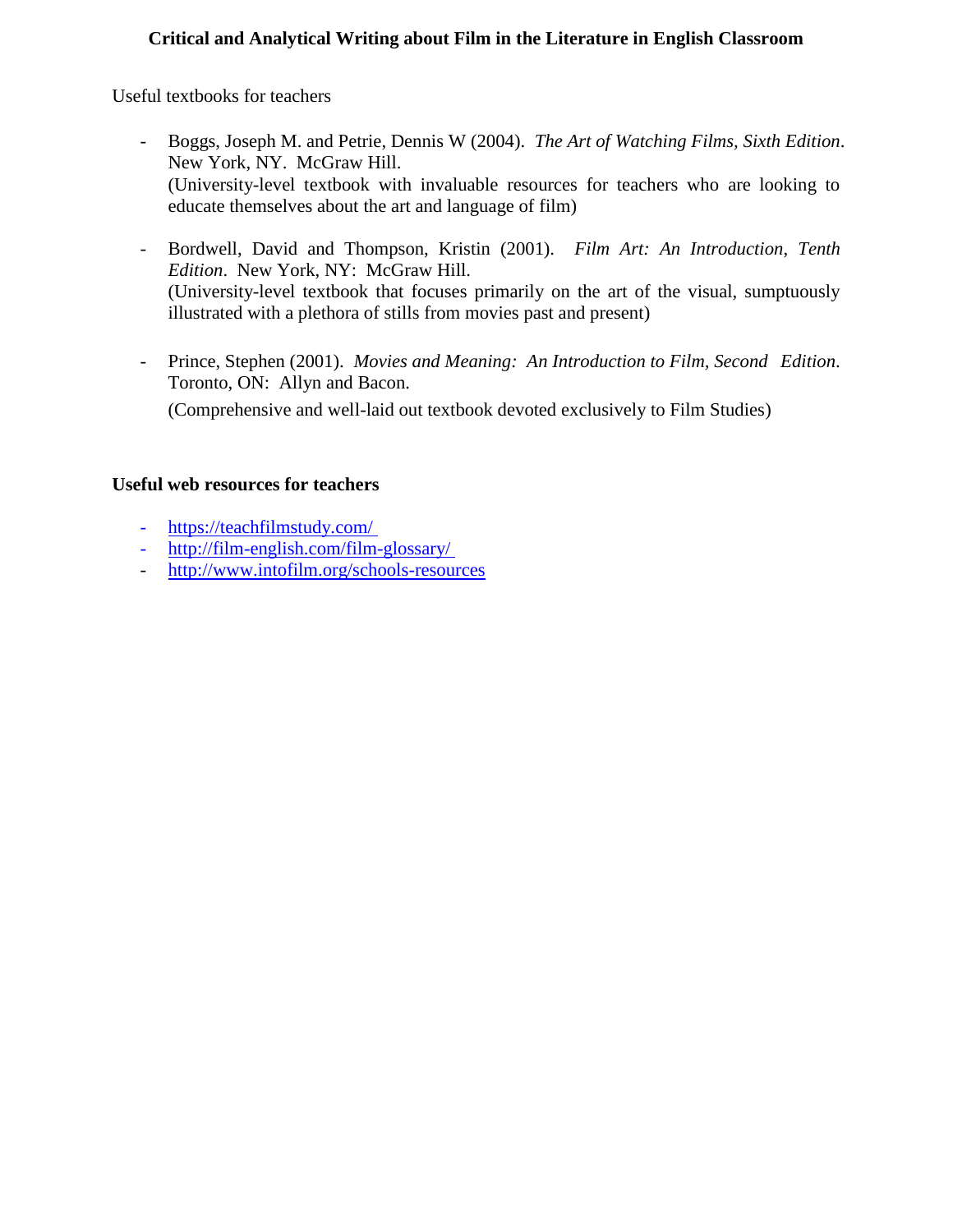Viewing Notes

- 1) Embodied modes:
- Identify the **embodied modes** used within the scene.
- $\triangleright$  How do these modes contribute to the film's narrative?
- **O** Dramatic Action and Position of characters
	- 1. How does the filmmaker draw our attention to important characters in the scene?
	- 2. What do the positions and facial expressions of the main characters tell us about the ensuing narrative?
- **O** Costumes, hair, and make-up
	- 1. What are the characters wearing?
	- 2. How do they define the characters (and their development)?
	- 3. Do they carry any cultural implications /meaning related to a particular time period or social class? How?

| Scene<br>Description: |                             |                     |                          |                      |                   |                                                     |                                                          |
|-----------------------|-----------------------------|---------------------|--------------------------|----------------------|-------------------|-----------------------------------------------------|----------------------------------------------------------|
| Characters            | Name of<br>the<br>character | Action<br>performed | Position in<br>the frame | Facial<br>Expression | Line/<br>Dialogue | $\text{Costume} / \text{ }$<br>(Hair and<br>Makeup) | Meaning<br>conveyed<br>(time)<br>period/social<br>class/ |
| Character 1           |                             |                     |                          |                      |                   |                                                     | intention)                                               |
| Character 2           |                             |                     |                          |                      |                   |                                                     |                                                          |
| Character 3           |                             |                     |                          |                      |                   |                                                     |                                                          |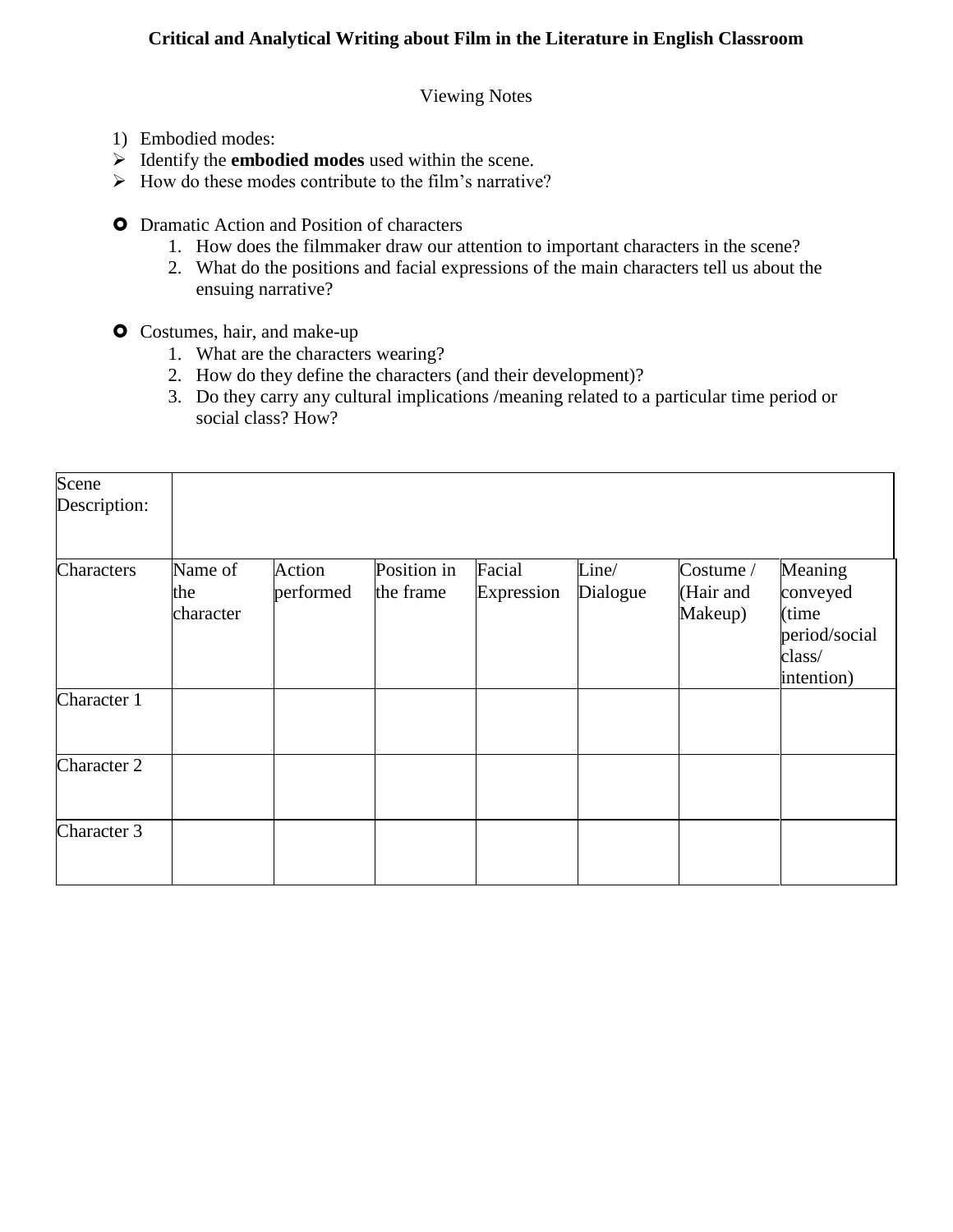- 2) Visual modes:
- $\triangleright$  What is the dominant emotion expressed in the scene?
- $\triangleright$  Discuss how the visual modes contribute to the mood / emotion of the scene?
- **O** Setting
	- 1. Where does the scene take place?
	- 2. Why did the filmmaker choose this place for the scene? How does it relate to the content? What does it suggest?
- **O** Camera Angles Lighting
	- 4. Identify the camera angles high/low/eye-level?
	- 5. What shots are used by the filmmaker? Long/medium/close?
	- 6. What do these angles and shots mean in the scene?
	- 7. What kind of lighting and contrast is used? Hard/soft? High-key/low-key? Why?

| Scene<br>Description:            |        |                   |                 |                                               |                        |                            |
|----------------------------------|--------|-------------------|-----------------|-----------------------------------------------|------------------------|----------------------------|
| Scene Setting<br>- i.e. Location |        |                   |                 |                                               |                        |                            |
| Shot                             | Action | Line/<br>Dialogue | Camera<br>Angle | Camera<br>$\sqrt{2}$<br>Distance<br>Shot type | Lighting and<br>colour | Emotion/<br>$Mod + Effect$ |
| Shot 1                           |        |                   |                 |                                               |                        |                            |
| Shot 2                           |        |                   |                 |                                               |                        |                            |
| Shot 3                           |        |                   |                 |                                               |                        |                            |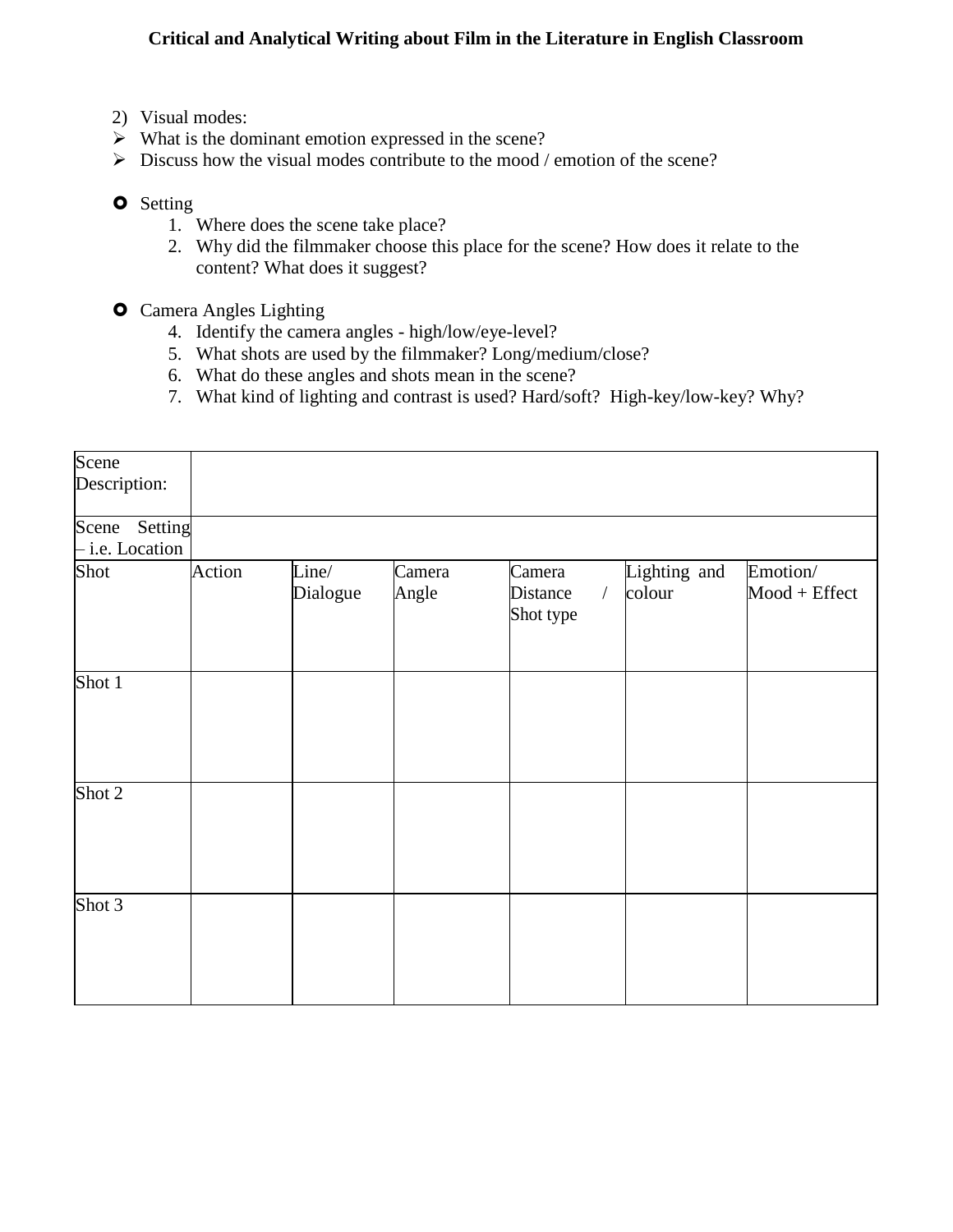- 3) Auditory Modes: Sound design
	- 1. What sounds do you hear in the clip?
	- 2. Why do you think that the filmmakers chose to include these sounds?
	- 3. At what points does the background music blend into or overtake the diegetic sound?
	- 4. How do these sounds contribute to the mood of the scene?

| Scene:<br>Description        |        |                   |                         |                           |                                      |                                     |
|------------------------------|--------|-------------------|-------------------------|---------------------------|--------------------------------------|-------------------------------------|
| Shot                         | Action | Line/<br>Dialogue | Description<br>of sound | Diegetic/Non<br>-diegetic | Atmosphere<br>created<br>by<br>sound | Music $-$<br>type<br>and atmosphere |
| Shot 1 of A                  |        |                   |                         |                           |                                      |                                     |
| Shot 2 with B                |        |                   |                         |                           |                                      |                                     |
| Shot 3 of C<br>followed by D |        |                   |                         |                           |                                      |                                     |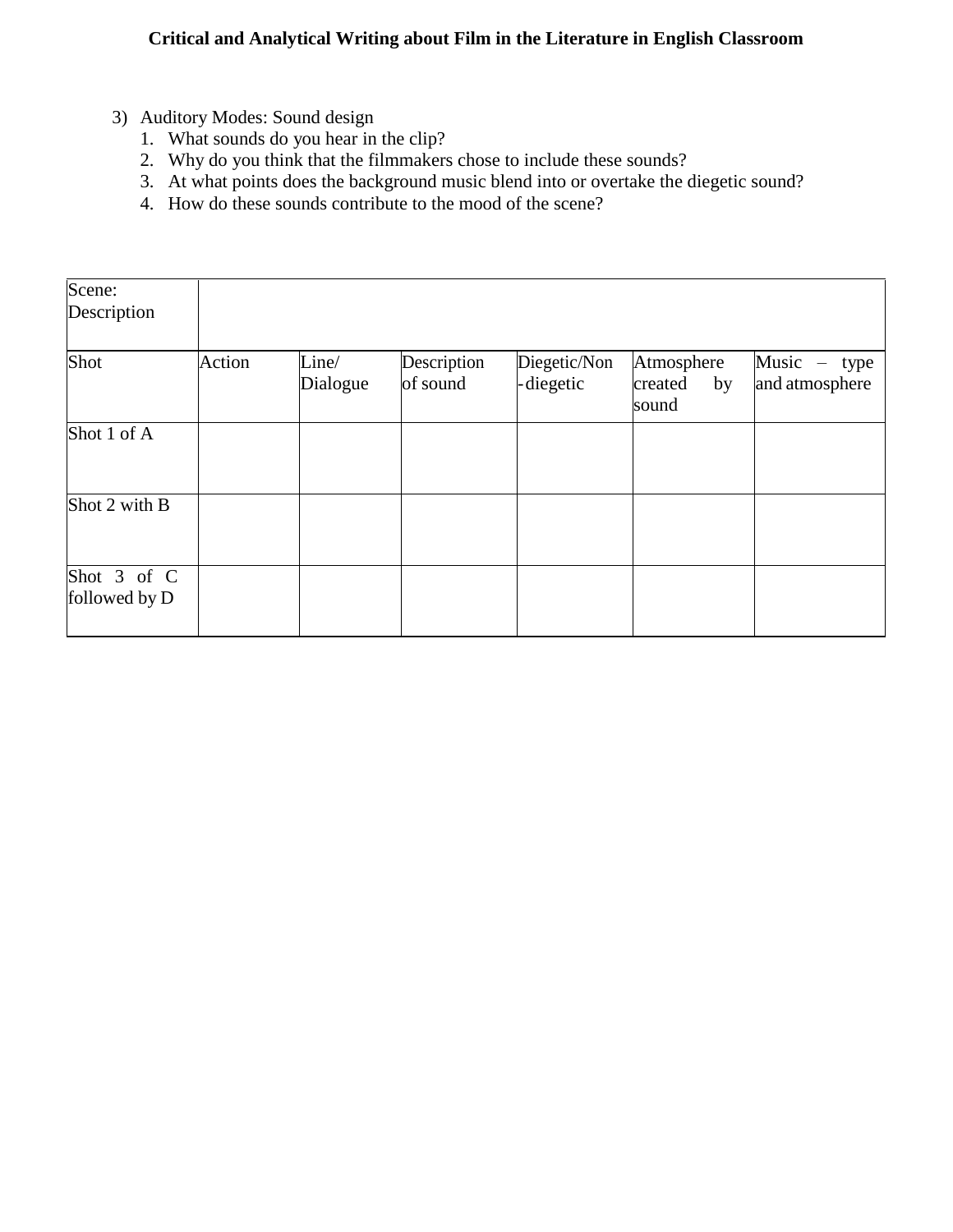## **Part 2: Writing about Film**

- 1. Analyzing film
	- Purpose of analyzing artworks: to articulate an idea that helps us better understand and appreciate the work
		- o "better understand" means the analysis cannot just describe surface-level features of the work; it must propose new and/or non-obvious ideas about the work
		- o criterion for obviousness: would most competent audience members immediately agree with the main point of the analysis?
	- What is analysis?
		- o generally: to explain how something's parts relate to the thing as a whole
		- o for artworks: to explain how elements of the artwork (its "parts") combine to create the functions, effects, or meanings (or a combination of these) of the artwork as a whole
	- Note: analysis is not evaluation
		- o Film reviews and film criticism often include evaluative claims about film quality (i.e. whether a film is good or bad in various ways)
		- o Film reviews and film criticism often incorporate film analysis to support their evaluative claims
		- o But film analysis does not involve evaluation; its aim is to explain how a film's elements work together to achieve certain effects
- 2. Film form
	- Different types of artworks are made of have different elements of form and use different techniques
		- o poetry
			- $\blacksquare$  elements: words
			- techniques: rhyme, alliteration, metaphor
		- o painting
			- elements: paint, canvas
			- techniques: color choice, composition, perspective
		- o film
			- elements: motion, images, sounds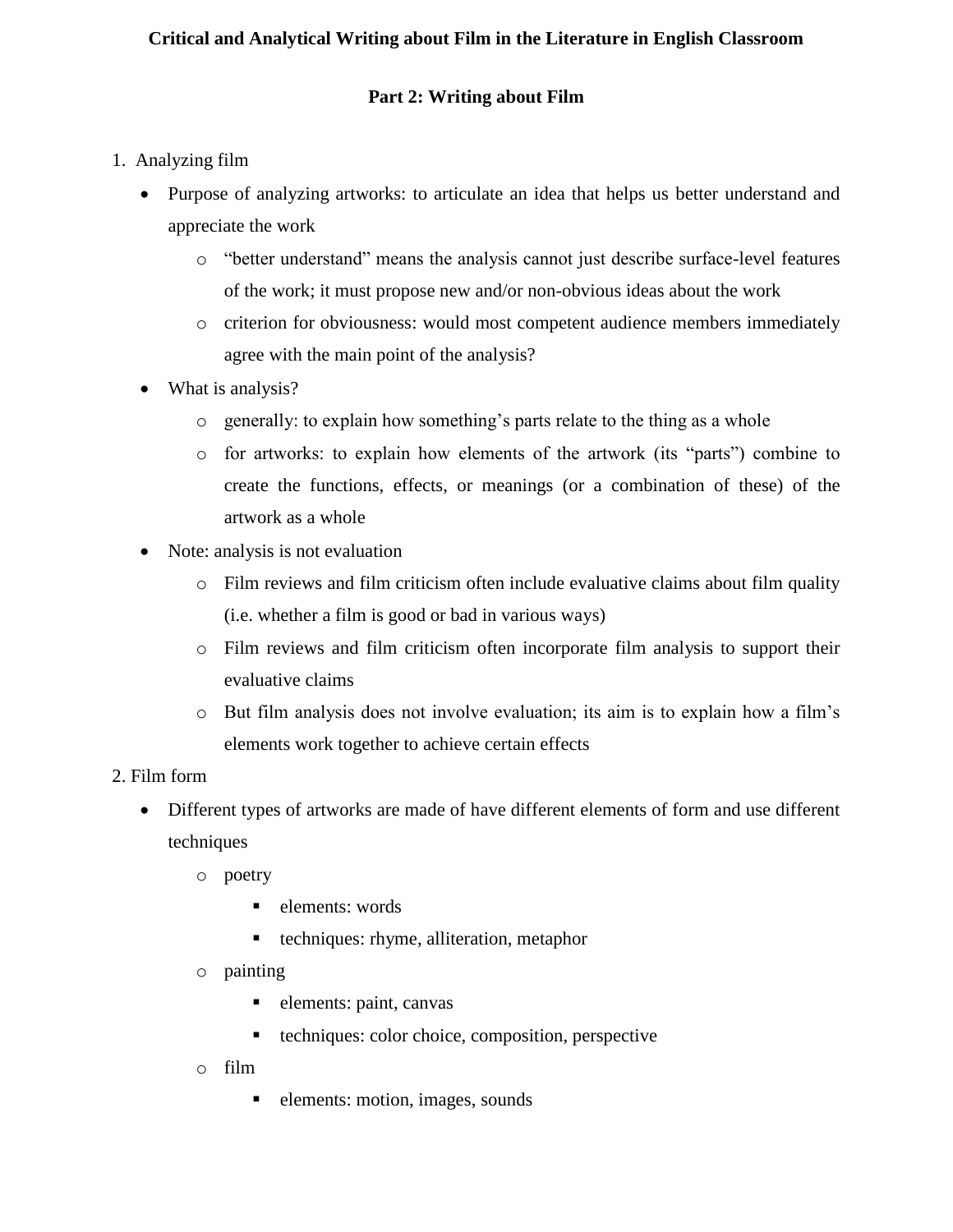- stylistic techniques: editing, cinematography, mise-en-scene, sound
- narrative techniques: characterization, providing or withholding information, structuring narrative into acts
- A film's formal elements are combined in an overall system to convey the film's narrative and to create certain effects or meanings
	- o As a system, the elements affect each other and work together
	- o Films have narrative elements (e.g. characters, story events) and stylistic elements (e.g. camera movement, lighting)
	- o Film conventions are characteristics that are common to certain types of films, such as particular genres or films from certain historical periods
		- Audiences are often familiar with film conventions even if we are unable to identify or articulate them
		- A film's form and the audience's experience of film conventions combine to create expectations in the audience, which the film will fulfill, modify, and/or oppose
- Principles of film form
	- o Functions
		- Each element of a film has particular narrative and/or stylistic functions
		- To explore an element's functions, ask:
			- what other aspects of the film rely on the presence of this element?
			- is the presence of this element in the film explained by any other element of the film?
		- Note: functions do not depend on a creator's intent; an element may function in a certain way regardless of its intended purpose
	- o Similarity and repetition
		- Formal elements may be repeated across a film, creating a *motif*
		- Repeated elements are sometimes said to draw attention to parallels between scenes, characters, or events
	- o Difference and variation
		- Motifs are rarely repeated exactly; there is variation between them
		- Formal elements may also be presented in ways that create opposition
	- o Development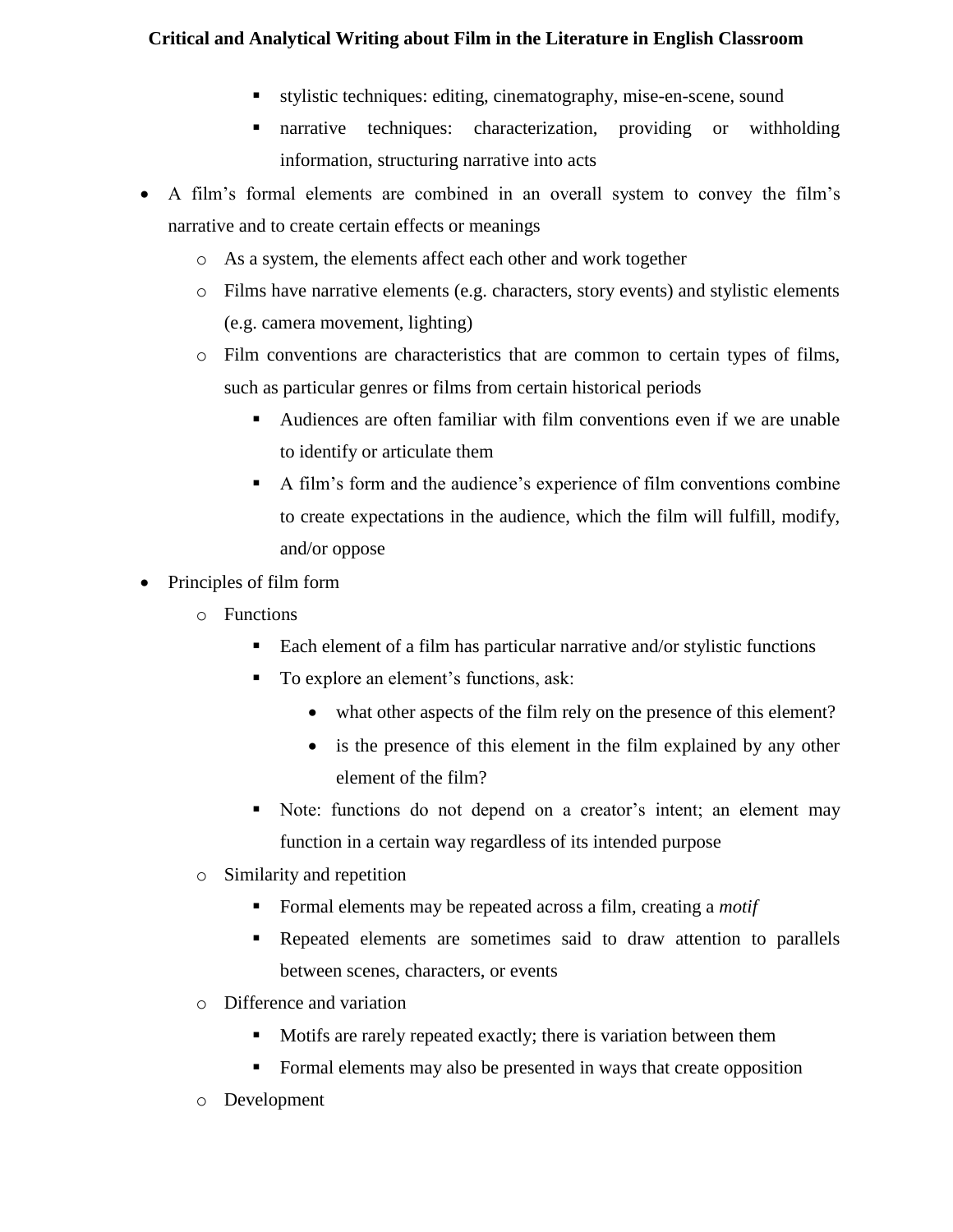- Aspects of a film may change in a progression that extends across a film
- *Segmenting* a film can help identify patterned ways that formal development occurs
- o Unity or disunity
	- Elements of a film fit together in a system that is unified to a greater or lesser degree
	- Although mainstream audiences often like unity, particularly narrative unity (e.g. no plot holes and all narrative threads resolved at the film's end), unity need not be seen in evaluative terms
- 3. Preparation for writing the film analysis
	- Summary of analysis process:
		- o preparation/note-taking
		- o thesis development
		- o thesis support
	- Preparation:
		- o A film analysis will require watching the film several times and taking detailed notes
		- o Create a film segmentation: a summary description of a film, in list or outline form, briefly describing the film's narrative events
		- o Usually, each scene is given one line
		- o Depending on the film, other information may need to be captured in the segmentation
			- e.g. in a film with many flashbacks, you might note the time in which the scene takes place
		- o The segmentation helps you identify patterns in the film's elements or structures
		- o During this process, take notes on salient film techniques that are not captured in the segmentation
- 4. Thesis development:
	- The thesis will propose one or more functions that the film's techniques serve for the film as a whole
		- o Analysis: how the parts relate to the whole
		- o These large-scale functions are often expressed in terms of effects or meanings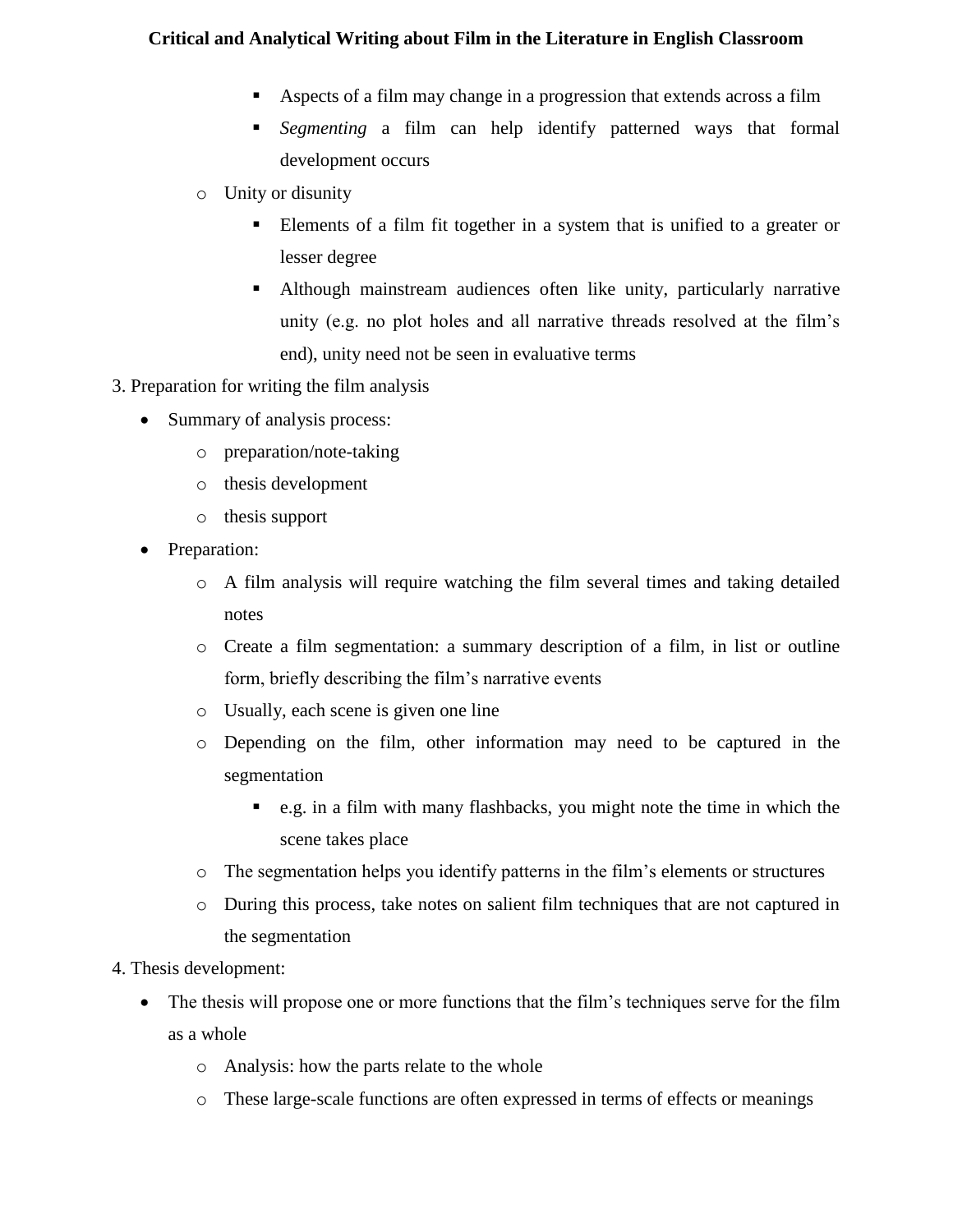- Effects
	- o Film elements, usually in combination, can create certain effects on the audience
	- o These effects can be understood psychologically, and include narrative comprehension and elicitation of emotion
	- o e.g. claims about effects:
		- "*The Godfather*'s opening scene suggests that Michael is different from other members of the Corleone family."
		- "*The Godfather* structures its narrative to encourage the audience to sympathize with Michael."
- Meanings
	- o Films convey two types of meanings to the audience: explicit and implicit
	- o Explicit: meanings directly represented or directly implied by the film's images and sounds
		- explicit meanings will be agreed on by competent viewers
		- e.g. explicit meanings:
			- "*The Godfather* is about a mafia family."
			- "*The Godfather* shows that family influence can change a person's moral values."
	- o Implicit: meanings hidden in the film, and conveyed only indirectly
		- competent viewers may disagree about implicit meanings
		- an analysis that concentrates on proposing implicit meanings conveyed using symbolism, metaphor, or stylistic techniques is often called an "interpretation" or "reading" of a film
		- e.g. implicit meanings:
			- "*The Godfather* suggests that moral behavior is a childish fantasy that must be abandoned once one accepts adult responsibilities.
			- "*The Godfather* reflects the anti-immigrant sentiment of the 1970s by showing an Italian family succeeding only through illegal activity."
- Make specific claims rather than promising future ideas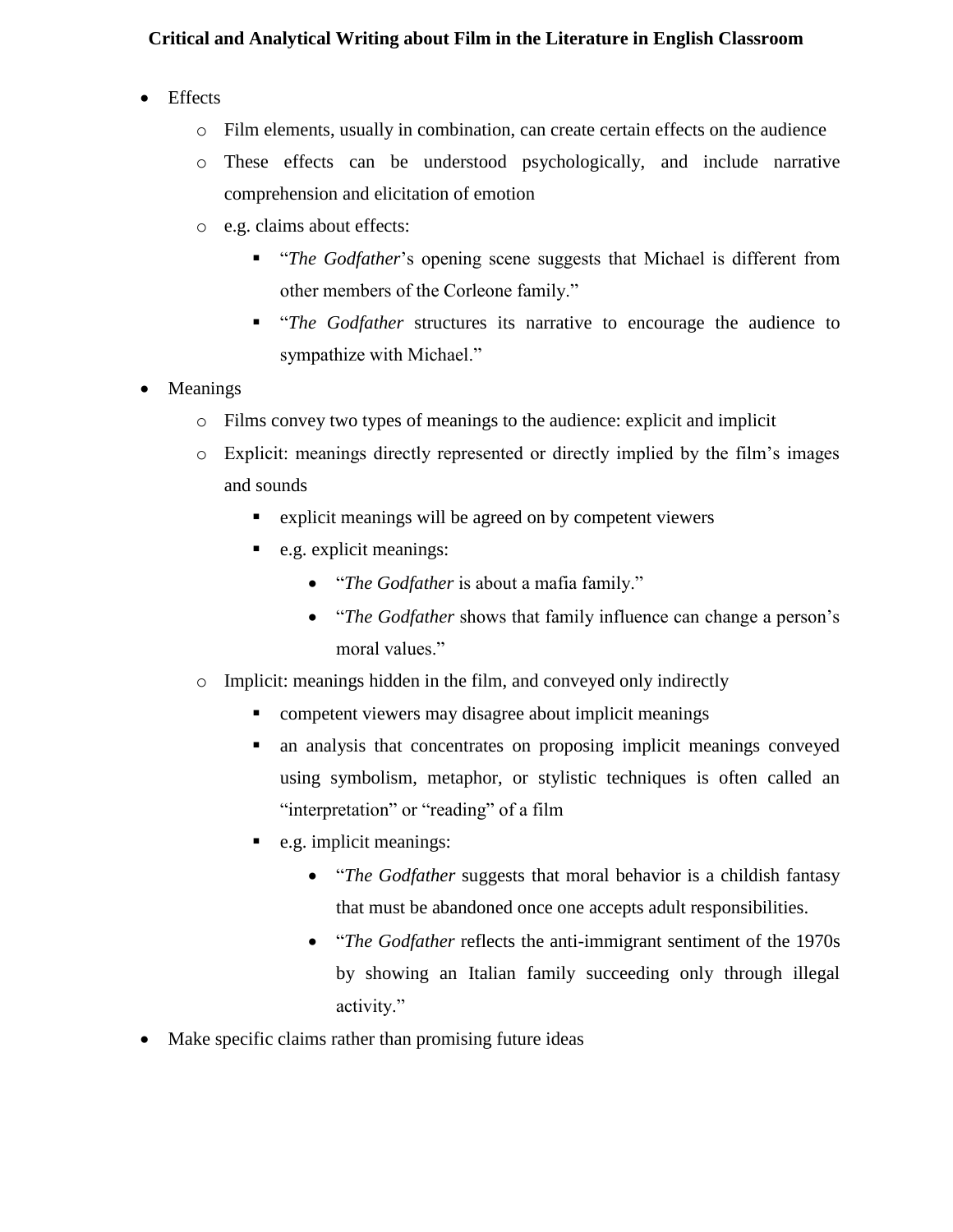- o A strong thesis makes a specific claim about the film that is the conclusion of an analysis, rather than describing what the essay plans to do or vaguely referring to a topic area
- o e.g. strong thesis: "*The Godfather* uses editing and set design to emphasize its theme that the mafia is as much about family obligations as it is about criminal activity.
- o e.g. weak theses:
	- "This essay will explore ways *The Godfather* relates family obligations and crime."
	- "This essay will discuss set design and editing in the film *The Godfather*."
	- "*The Godfather* approaches issues of family and criminal activity in several different ways."
- o thesis "red-flag" words: explore, discuss, analyze, describe, examine
- o a strong thesis will signal not just the main insight of the analysis, but signal how the insight will be supported (i.e. what types of evidence or examples may be used)
- Unity
	- o the thesis should propose and defend one main idea
	- o if the thesis compares two artworks, it must provide a good reason to compare them; typically, the reason is that the comparison is mutually illuminating (i.e. comparing the artworks helps us understand each artwork better)
	- o a comparison is mutually illuminating when the thesis shows that the films have both similarities and contrasts that bring out non-obvious features of each film
		- e.g. the films achieve a similar effect but in different ways: "*The Godfather* and *Goodfellas* both portray the internal conflict of a young man rising in status in a mafia family. *The Godfather* primarily portrays this internal conflict indirectly, using techniques such as lighting and facial expressions. *Goodfellas*, in contrast, relies on direct expression of this conflict through voice-over from the film's main character."
			- This comparison brings out features of the films, such as the level of directness through which internal conflict is portrayed, that might not be noticed otherwise.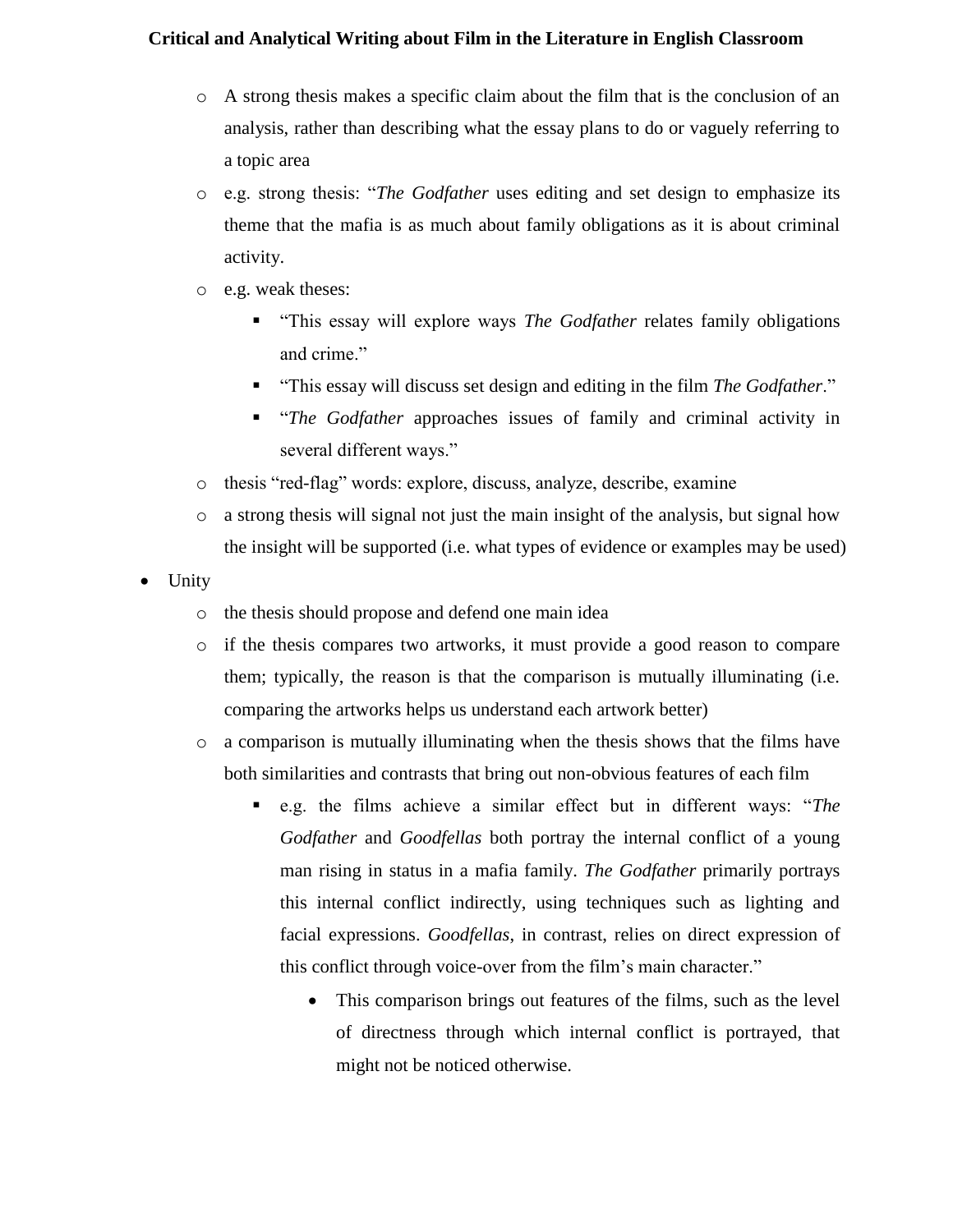- e.g. the films promote different themes despite apparent similarities: e.g. "Although *The Godfather* and *Goodfellas* both portray the intersection between family obligations and criminal activity in mafia families, *The Godfather* suggests that these relationships can work together successfully, while *Goodfellas* suggests that they are opposing forces."
	- This comparison encourages the reader to consider whether each film shows family and crime as reinforcing or opposed, which is a non-obvious feature of each film.
- o a comparison is not justified when the works are overly similar, overly different, or when the contrast does not bring out non-obvious features of the works
	- e.g. "Both *The Godfather* and *Goodfellas* use set design and costuming to accurately portray their settings, but the former is set in the 1950s, while the latter is set in the 1970s."
		- This thesis is simply factual description. Even if the paper provides a great analysis of how the films use set design, the thesis does not suggest anything that is added by comparing these two films in one paper rather than discussing them separately.
	- e.g. "Both *The Godfather* and *Star Wars: The Empire Strikes Back* have protagonists who face moral dilemmas based on the criminal activities of their fathers, but in the former, the protagonist obeys his father's wishes to join a life of crime, while in the latter, the protagonist rejects his father's request to join the dark side."
		- This thesis doesn't tell us anything illuminating about the films any viewer would immediately agree that the thesis accurately summarizes the films' plots. Nothing is gained by comparing these films within one paper.

## 5. Thesis support

- the thesis should be supported with detailed examples
- essays should start with a claim, provide a detailed example, and then carefully explain how the example provides support for the clam
	- o most students ignore this last step, although this step is crucial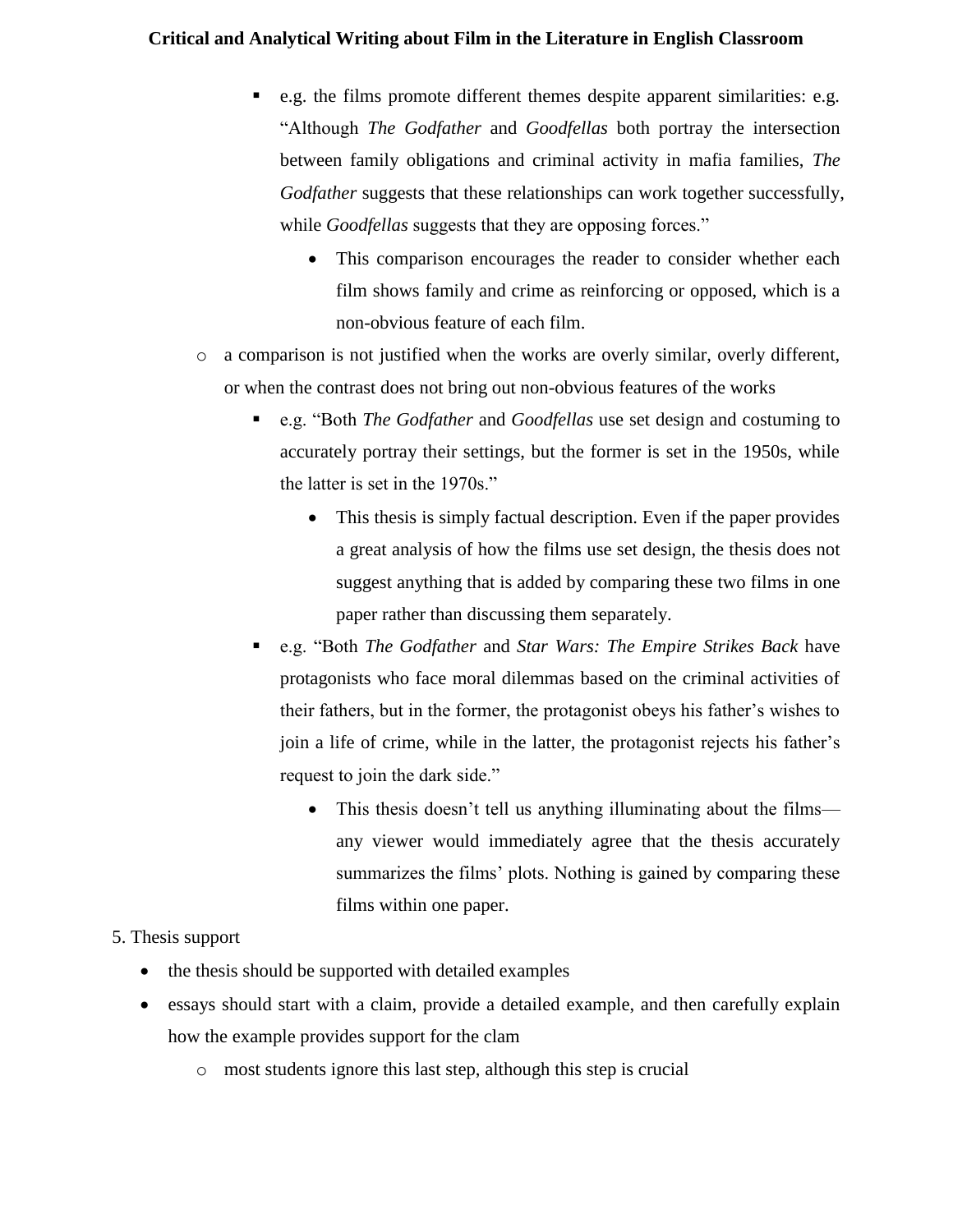- o e.g. claim: "In the opening scene, Michael is shown to be different from the rest of the family."
	- weak continuation: "He is dressed differently."
		- The example is not detailed
	- adequate continuation: "He is dressed in a soldier's uniform, while the rest of the family are dressed in suits and formal wedding dresses."
		- The example is detailed, but not explained. It is left to the reader to fill in the blanks, but the reader may not agree that the difference in costume is significant.
	- strong continuation: "He is dressed in a soldier's uniform, while the rest of the family are dressed in suits. Since Michael is the only person in uniform, he is visually isolated, while the black suits worn by the other men reinforce their identity as members of a group."
		- The example is detailed, and its implications are explained, making it much more convincing.

## 6. Common problems

- scope of paper too broad
- interpretive claims, especially about symbolism or representation, isolated to one use or scene, rather than applied to a film as a whole

## Resources

Bordwell, D., Thompson, K., & Smith, J. (2015). *Film art: An introduction*. New York: McGraw-Hill. [look for an older edition, such as the  $8<sup>th</sup>$  (2006), that includes the section "Writing a Critical Analysis of a Film", which is only available online with the newest editions] Geiger, J., & Rutsky, R. L. (2005). *Film analysis: A Norton Reader*. New York: W.W. Norton. [introduction is useful]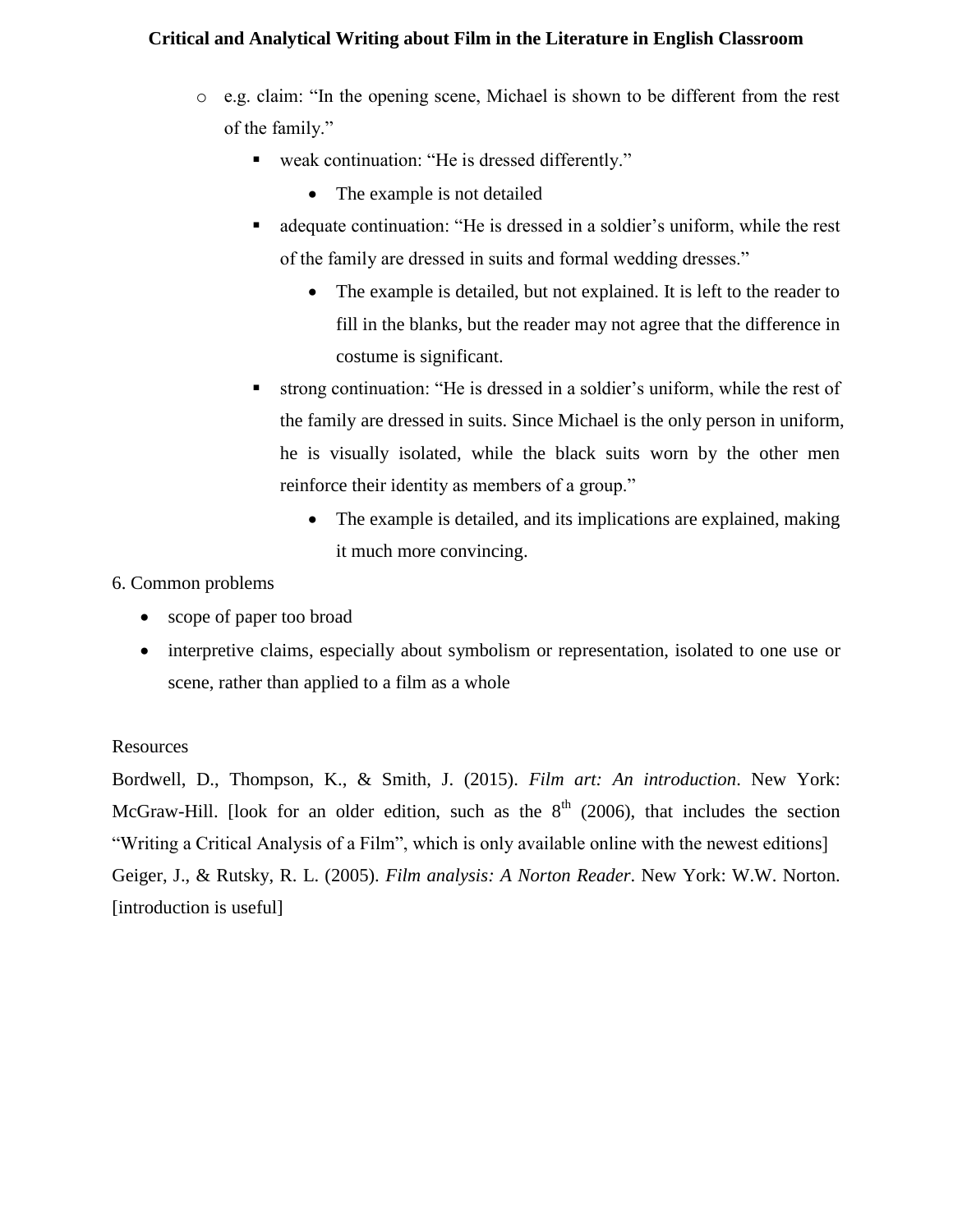# **Part 3: Understanding and Analysing Editing**

This section will introduce the 2 basic concepts of film editing. By discussing classic and contemporary film examples, the course will lead the students to appreciate film arts from the editing point of view.

- 1. What is editing? Example: Kuleshov's experiment
- 2. Basic concept of film editing: Narrative and time, Narrative and space, Narrative and sound
- 3. Two types of editing (1): Non-continuity
	- 3.1 Russian montage Examples from Sergei Eisenstien's *Battleship Potemkin* 3.2 Jump cut Examples from J-L Godard's *Breathless*
- 4. Two types of editing (2): Continuity
	- 4.1 Long-take Examples from FW Murnau's *Sunrise*
	- 4.2 Hollywood seamless editing Examples from Hitchcock's *Strangers on a train*
- 5. Contemporary application of the two editing concepts Examples from Damien Chazelle's *La La Land*

References

David Bordwell, *Narration in the Fiction Film*. London: Methuen & Co. Ltd., 1985. David Bordwell and Kristin Thompson, *Film Art: An Introduction.* New York: Alfred A. Knopf, 1986.